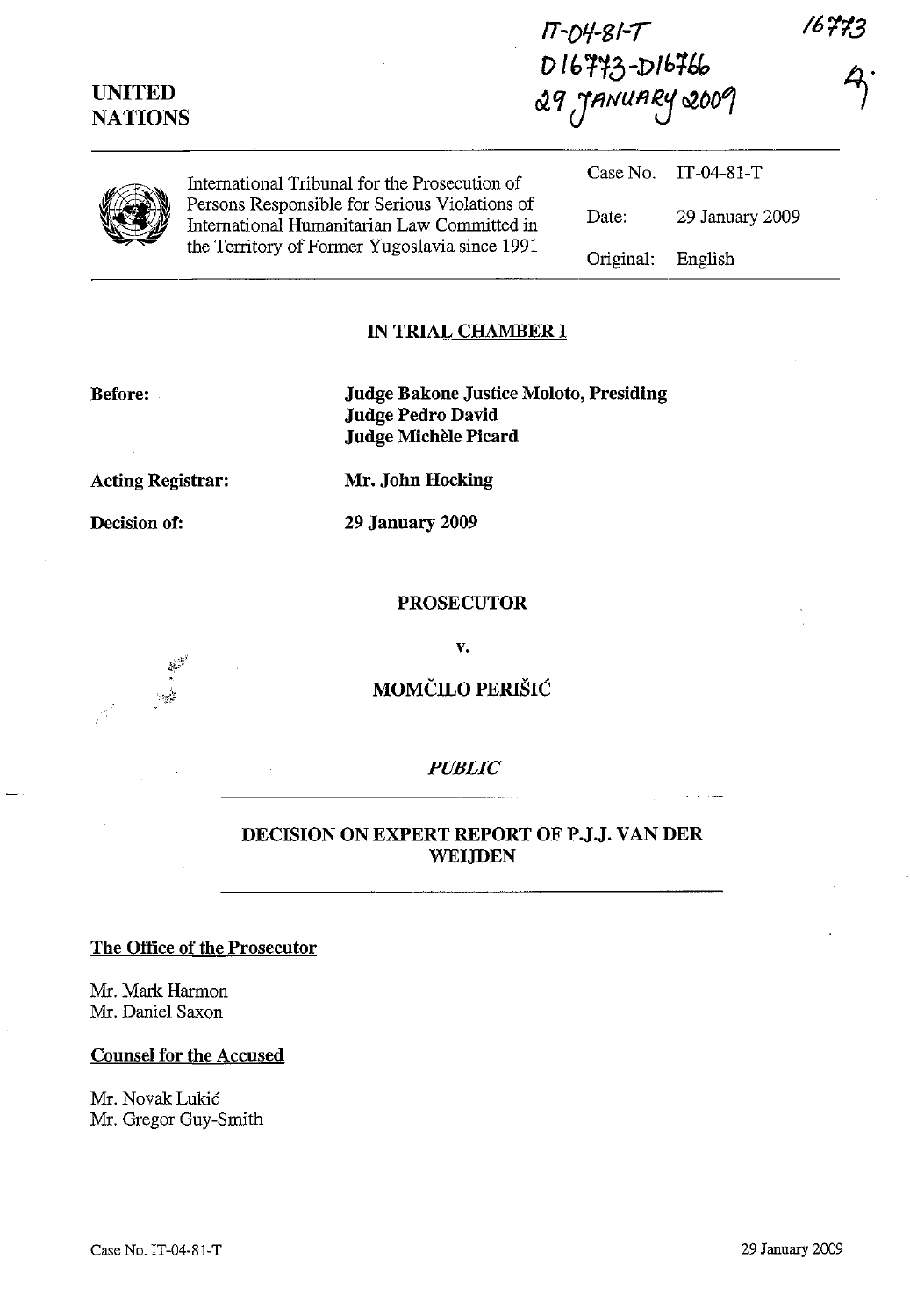**TRIAL CHAMBER I** ("Trial Chamber") of the International Tribunal for the Prosecution of Persons Responsible for Serious Violations of International Humanitarian Law Committed in the Territory of the former Yugoslavia since 1991 ("Tribunal") is seised of the Defence's "Notice Pursuant to Rule 94 *bis* Concerning Prosecution Expert PJ.J. van der Weijden" filed publicly on 20 March 2007 ("Notice") and hereby renders its Decision.

## **I. PROCEDURAL HISTORY AND SUBMISSIONS**

1. On 11 November 2007, the Prosecution disclosed to the Defence the expert report authored by PJ.J. van der Weijden entitled "Dragomir Milosevic case - Sniping incidents in Sarajevo '94- '95" ("Report").<sup>1</sup> On 20 March 2007, the Defence filed its Notice. On 15 January 2009, the Prosecution filed its "Submission of Expert Report by P.J.J. van der Weijden" ("Submission"), requesting the Report to be admitted into evidence. $2$ 

## **II. SUBMISSIONS**

2. In its Notice, the Defence makes objections to the admission of those parts of the report which focus on "non-artillery matters" and requests the opportunity to cross-examine the witness.<sup>3</sup> The Defence submits that although it accepts the expertise of Mr. van der Weijden as concerns artillery, it does not accept certain opinions given by Mr. van der Weijden in his Report as they fall outside his area of expertise.<sup>4</sup>

3. Further, the Defence also objects to the Report on the grounds that it is "based in part on the statements of unidentified witnesses for whom the defence has not had the opportunity to cross examine".<sup>5</sup> The Defence contends that if such witnesses are not tendered at trial, the Report should not be admitted based on the inability of the Defence to confront the witness.<sup>6</sup>

<sup>&</sup>lt;sup>1</sup> Signed on 14 January 2009. The BCS version of the Report was disclosed on 11 November 2007.

<sup>&</sup>lt;sup>2</sup> On 16 January 2009, the Prosecution filed an "Addendum to Submission of Expert Report by P.J.J. van der Weijden" with a confidential annex containing Mr. van der Weijden's curriculum vitae ("CV"). The Trial Chamber notes that this CV was previously included in the Report itself which was filed publicly, Report, pp 71-72. On 19 Jannary 2009, the Prosecution filed a "Corrigendum to Submission of Expert Report by P.J.J. van der Weijden" amending the last sentence of paragraph 3 of the Report to refer to the case *Dragomir Milosevic* (Case No. IT-98-29/1-T, Judgment, 12 December 2007) rather than *Stanislav* Galic (Case No. IT-98-29-T, Judgment, 5 December 2003).

<sup>&</sup>lt;sup>3</sup> Notice, para. 3.

<sup>4</sup> *Ibid.*

*<sup>5</sup> Ibid.*

<sup>6</sup> In support of its position, the Defence refers to *Prosecutor v. Aleksovski,* Case No. IT-95-14/l-AR73, Decision on Prosecutor's Appeal on Admissibility of Evidence, 16 February 1999 *("Aleksovski* Decision") which, it contends, stated that the Trial Chamber must consider whether such a summary is "first-hand" hearsay and whether the absence of the opportunity to cross-examine those persons affects the reliability of their statements. The Defence also refers to *Prosecutor v.* Milosevic. Case No. IT-02-54-AR73.2, Decision on Admissibility of Prosecution Investigator's Evidence, 30 September 2002 *("MilosevicDecision"),* para. 22.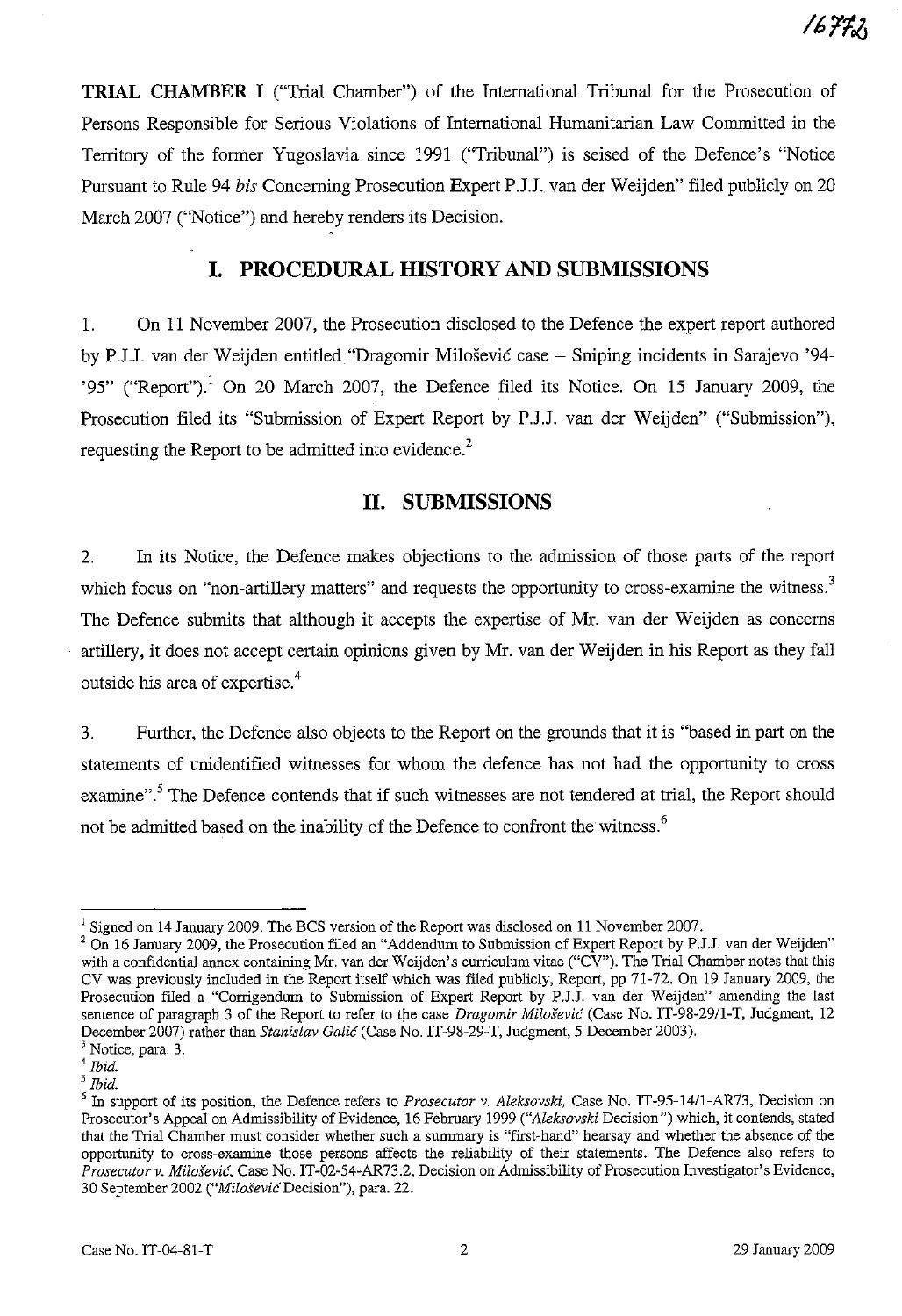4. In its Submission, the Prosecution contends that the Report is admissible in its entirety as it contains information concerning the training, tasks, deployment and equipment of professional snipers, including snipers operating in urban areas. It alleges that this information is relevant and probative to the widespread and systematic campaign of sniping which was allegedly carried out by Bosnian Serb forces during the relevant period of the Indictment.<sup>7</sup> The Prosecution further notes that the Report refers to specific sniping incidents which are mentioned in the Indictment.<sup>8</sup> Furthermore, the Prosecution relies on the fact that the Report has already been admitted into evidence in the trial of Dragomir Milošević.<sup>9</sup>

5. The Prosecution also notes that sniping does not constitute artillery warfare and therefore the Report only deals with "non-artillery matters". On this basis, the Prosecution argues that a decision to admit the Report only insofar as it relates to artillery matters, as suggested by the Defence, would be equivalent to the non-admission of the Report. <sup>10</sup>

## **III. APPLICABLE** LAW

### A. Admissibility of Expert Evidence

6. Rule 94 *bis* of the Rules reads as follows:

#### Rule 94 *his* Testimony of Expert Witnesses

- (A) The full statement and/or report of any expert witness to be called by a party shall be disclosed within the timelimit prescribed by the Trial Chamber or by the pre-trial Judge.
- (B) Within thirty days of disclosure of the statement and/or report of the expert witness, or such other time prescribed by the Trial Chamber or pre-trial Judge, the opposing party shall file a notice indicating whether:
	- (i) it accepts the expert witness statement and/or report; or
	- (ii) it wishes to cross-examine the expert witness; and
	- (iii) it challenges the qualifications of the witness as an expert or the relevance of all or parts of the statement and/or report and, if so, which parts.
- (C) If the opposing party accepts the statement and/or report of the expert witness, the statement and/or report may be admitted into evidence by the Trial Chamber without calling the witness to testify in person.

<sup>10</sup> *Ibid.,* para. 4.

<sup>7</sup> Submission, para. 3.

<sup>&</sup>lt;sup>8</sup> 3 May 1995 incident, referred to at Annex B 12 of the Indictment; 23 November 1994 incident, referred to at Annex B 8; 27 February 1995 incident, referred to at Annex B 10; 3 March 1994 incident, referred to at Annex B 11; 10 December 1994 incident, referred to at Annex B 9; 8 November 1994 incident, referred to at Annex B 7. <sup>9</sup> Submission, para. 3.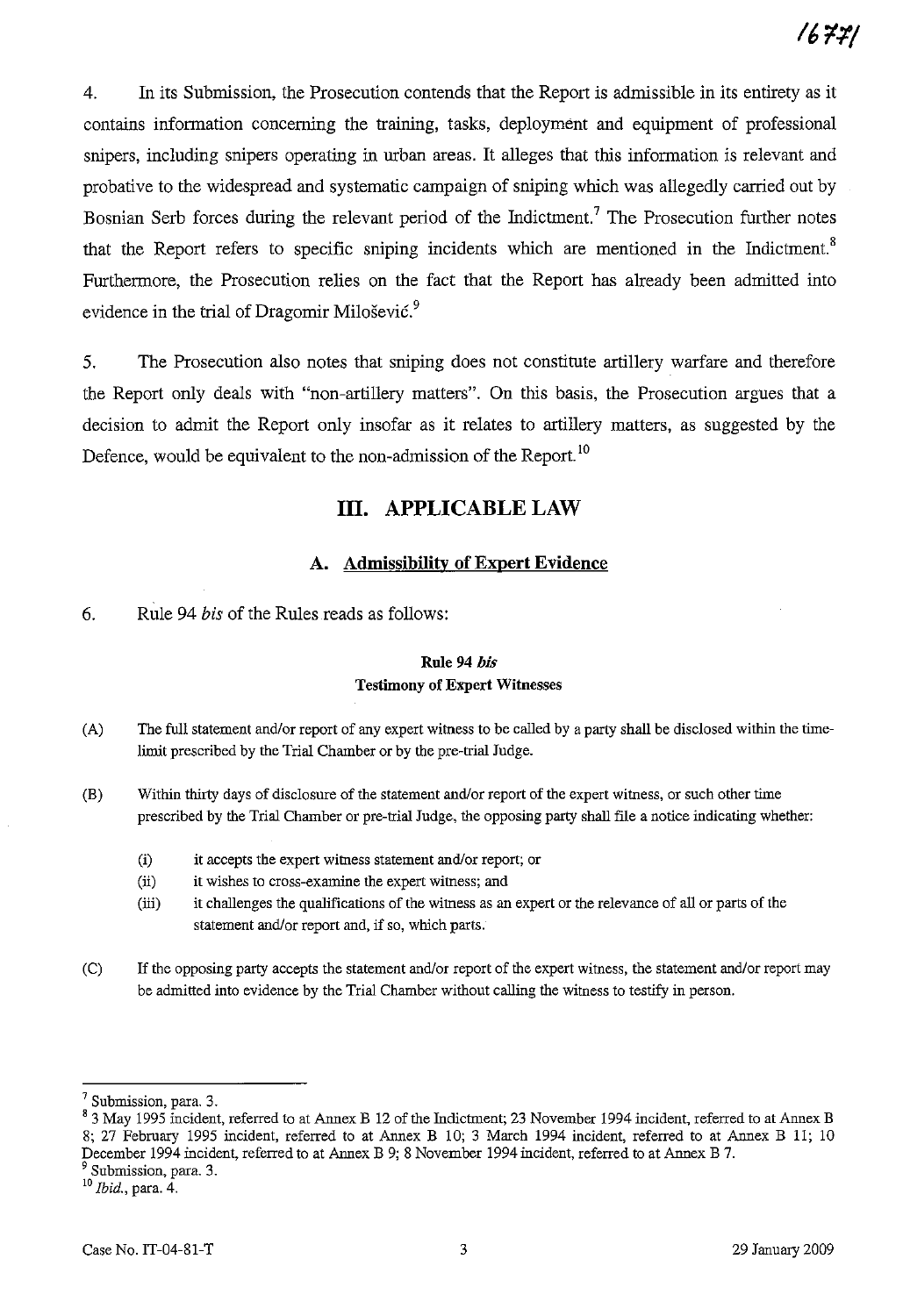7. The jurisprudence of the Tribunal has established a number of requirements which must be met before an expert statement or report is admissible in evidence. They include:

i) the proposed witness is classified as an expert;

ii) the expert statements or reports meet the minimum standard ofreliability;

iii) the expert statements or reports are relevant and of probative value; and

iv) the content of the expert statements or reports falls within the accepted expertise of the witness.<sup>11</sup>

8. The term "expert" has been defined by the jurisprudence of the Tribunal as "a person whom [sic] by virtue of some specialised knowledge, skill or training can assist the trier of fact to understand or determine an issue in dispute".<sup>12</sup> In determining whether a particular witness meets these criteria, the Trial Chamber should take into account the witness's former and present positions and professional experience through reference to the witness's CV as well as the witness's scholarly articles, other publications or any other pertinent information about the witness.<sup>13</sup>

9. The content of the statement or report must fall within the expert witness's area of expertise.<sup>14</sup> This requirement ensures that the statements or reports of an expert witness will only be treated as expert evidence, insofar as they are based on the expert's specialised knowledge, skills or training. Statements that fall outside the area of expertise will be treated as personal opinions of the witness and will be weighted accordingly.<sup>15</sup> Generally, an expert witness should not offer his or her opinion on the criminal liability of the accused. This is a matter that falls within the competence of the Chamber.<sup>16</sup>

10. Experts may express their opinion within the confines of their expertise on the facts established in evidence if the opinion is relevant to the case.<sup>17</sup>

<sup>11</sup> *Prosecutor v. Lukic and Lukic,* Case No. IT-98-32/1-T, Decision on Second Prosecution Motion for the Admissiou of Evideuce Pursuant to Rule 92 *bis* ("Two Expert Witnesses"), 23 July 2008, para. IS.

<sup>&</sup>lt;sup>12</sup> Prosecutor v. Stanislav Galić, Case No. IT-98-29-T, Decision Concerning the Expert Witnesses Ewa Tabeau and Richard Philipps, 3 July 2002 ("Galic Decision Experts Tabeau and Philipps"), p. 2.

<sup>&</sup>lt;sup>13</sup> Prosecutor v. Vojislav Šešelj, Case No. IT-03-67-T, Decision on Expert Status of Reynaud Theunens, 12 February 2008, para. 28, with further references; *Prosecutor v. Dragomir Milosevic,* Case No. IT-98-29/l-T, Decision on Defence Expert Witnesses, 21 August 2007, para. 6, with further references.

<sup>&</sup>lt;sup>14</sup> Prosecutor v. Milan Martic, Case No. IT-95-11-T, Decision on Defence's Submission of the Expert Report of Professor Smilja Avramov Pursuant to Rule 94 *bis*, 9 November 2006 *("Martić Decision Expert Avramov*"), para. 12. *<sup>15</sup> Ibid.,* para. 12.

**<sup>16</sup>** *Prosecutor* **v.** *Jovica Stanisic and Franko Simatovic,* **Case No. IT-03-69-PT, Decision on Prosecution's Submission** of the Expert Report of Nena Tromp and Christian Nielsen pursuant to Rule 94 *bis,* 18 March 2008, para. 12.

<sup>&</sup>lt;sup>17</sup> *Martić* Decision Expert Avramov, para. 10.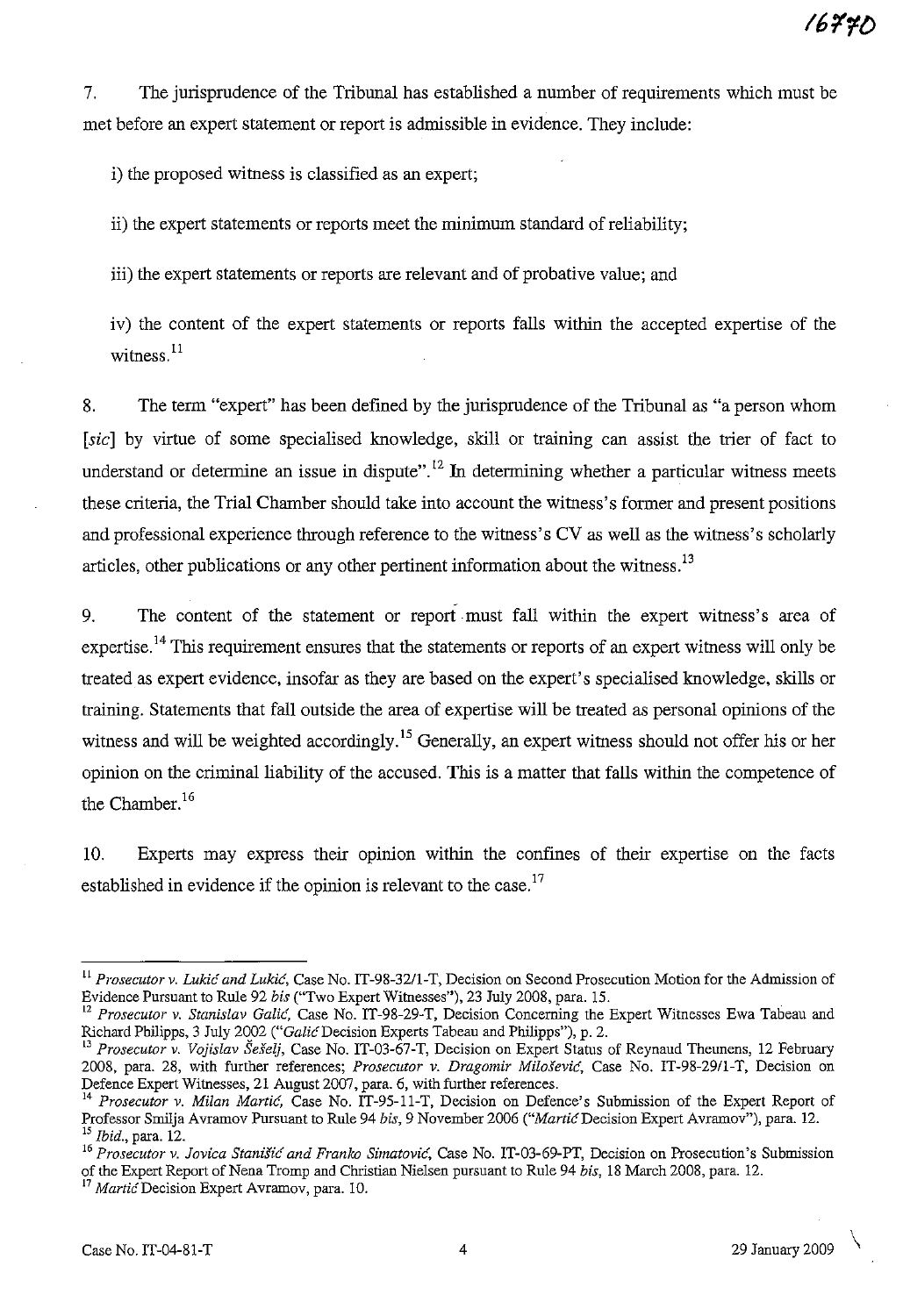11. The evidence sought to be admitted into evidence pursuant to Rule 94 *his* of the Rules must also fulfil the general requirements of admissibility. The proposed evidence must therefore be relevant and have probative value, and the probative value must not be substantially outweighed by the need to ensure a fair trial.<sup>18</sup>

### **B. Admissibility of Hearsay Evidence**

12. The statements of unidentified witnesses which feature in the Report<sup>19</sup> constitute hearsay evidence. Under Rule 89(C), the Trial Chamber has a broad discretion to admit relevant hearsay, provided that it is satisfied that the evidence is reliable. For the purposes of assessing whether the evidence is reliable, the Trial Chamber "may consider both the content of the hearsay statement and the circumstances under which the evidence arose".<sup>20</sup>

## **IV. DISCUSSION**

### **A. Qualification of Mr.** van **der Weijden as an Expert**

13. An analysis of Mr. van der Weijden's CV shows that he was a member of a special operations unit within the Royal Netherlands Army, achieving the rank of  $1<sup>st</sup>$  Lieutenant in 2003. He has been deployed to Bosnia on two occasions: between January and June 1995 and from August through December 1996.<sup>21</sup> Mr. van der Weijden has also completed numerous arms courses, in particular: a *Korps Commandotroepen* ("KCT")<sup>22</sup> sniper course, a KCT counter terrorism course and, most recently, a KCT sniper instructor course. $^{23}$ 

14. Given Mr. van der Weijden's training and experience in the Royal Netherlands Army, the Trial Chamber is satisfied that he has gained specialised knowledge as an expert in the field of sniping. The Trial Chamber is therefore of the view that Mr. van der Weijden is qualified as an expert within the meaning of Rule 94 *his* of the Rules.

 $18$  Rule 89(C) and (D) of the Rules.

<sup>&</sup>lt;sup>19</sup> Report, pp 10, 12, 13, 15, 17, 21, 24, 25, 27, 28, 31,35, 36, 39, 42, 43, 44, 46, 47, 48, 50, 51, 52.

*<sup>20</sup> Aleksovski* Decision, para. 15 citing *Prosecutor v. Tadic,* Case No. IT-94-1-T, Decision on Defence Motion on Hearsay, 5 August 1996, paras 15-19.

 $^{21}$  CV P.J.J.van der Weijden, "Career and deployments".

<sup>&</sup>lt;sup>22</sup> Special Operations Unit of the Royal Netherlands Army.

<sup>&</sup>lt;sup>23</sup> CV P.J.J.van der Weijden, "Selection military courses".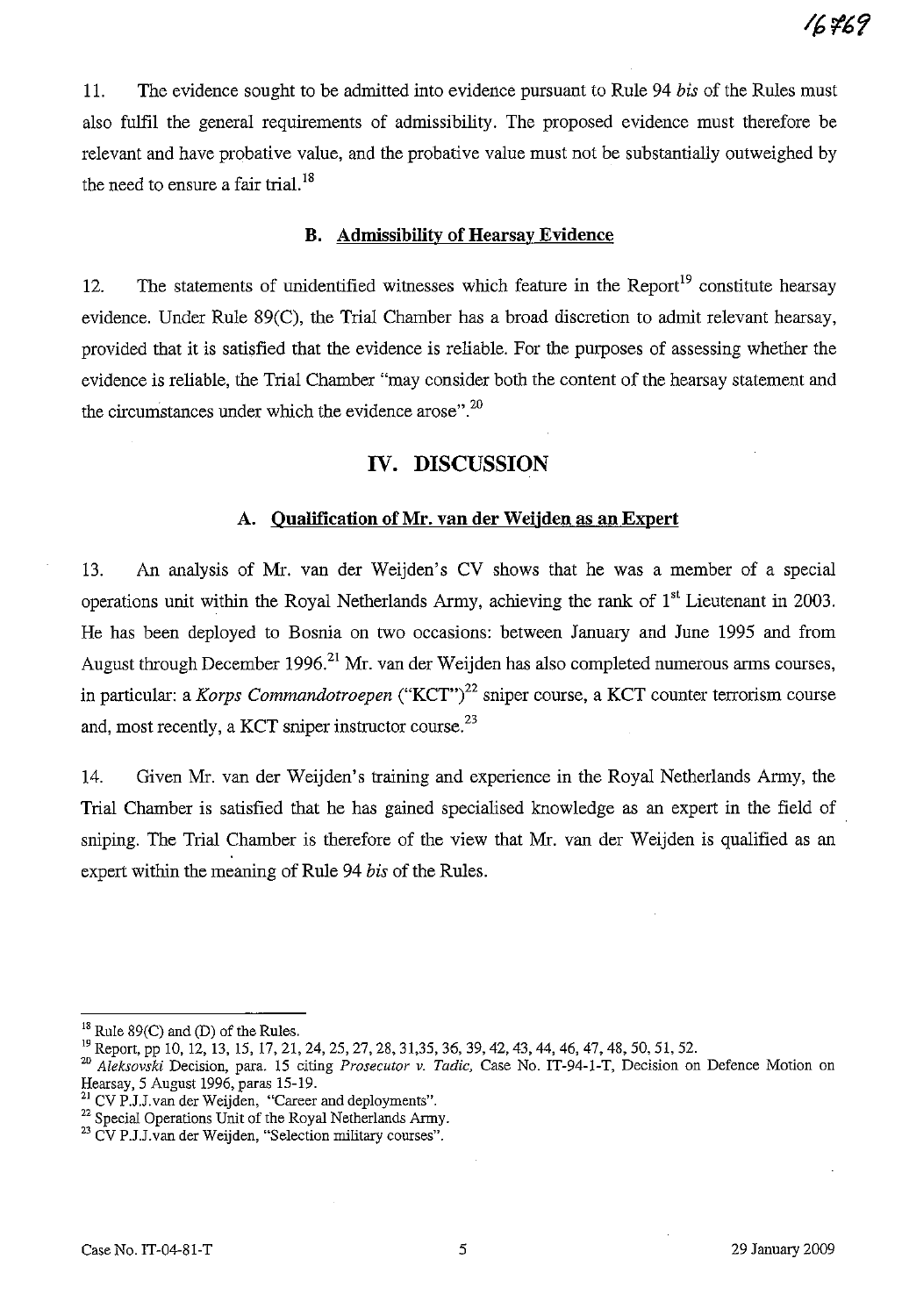### **B. Admissibility of Expert Evidence**

15. The Report is divided into five sections.<sup>24</sup> Section 1 of the Report provides background information relevant to sniping, such as the organisation of snipers and how they are trained. In particular, the paragraphs on "Urban Sniping" contain information which is germane to the sniper attacks in Sarajevo during the relevant period of the Indictment. Sections 3, 4 and 5 of the Report contain further information on the factors which influence the accuracy of shots, descriptions of the weapons and ammunition used by the Bosnian Serb Army and how snipers are able to identify targets.

16. Section 2 contains analysis of 12 sniping incidents in Sarajevo; six of which are scheduled incidents referred to in Annex B of the Indictment.<sup>25</sup> The remaining six incidents are not mentioned in the Indictment, however they are also not classified as unscheduled in the Prosecution 65 *ter* witness summaries.<sup>26</sup> In the Trial Chamber's view, such incidents are merely pertinent to the alleged campaign of sniping in Sarajevo during the relevant period of the Indictment; it is in this context that the Trial Chamber will take into account these incidents.

17. The Trial Chamber is of the view that the Report falls within Mr. van der Weijden's area of expertise. The information contained in the Report is likely to assist the Trial Chamber in drawing conclusions about sniping attacks on Sarajevo during the relevant period of the Indictment. The Trial Chamber is also satisfied that the methodology used by Mr. van der Weijden is clearly set out in Sections 1, 3, 4 and 5, in general terms, and also, as it is applied to individual incidents in Section 2.

18. However, the conclusions made by Mr. van der Weijden at the end of each case study stating whether there was any reason for the sniper to identify the victim in the case as a combatant, $^{27}$  as well as the statement about the sniper's intention to deliberately kill civilians in case  $3<sub>1</sub><sup>28</sup>$  could be viewed as falling outside Mr. van der Weijden's expertise and constituting matters which are reserved for the Trial Chamber's decision at the end of the case, on the basis of the totality of the evidence. Rather than discarding the Report on this basis, the Trial Chamber, if

**<sup>24</sup> Namely: "An introduction to sniping" ("Section 1"), "Incident files" ("Section 2"), "Ballistics and shooting"** ("Section 3"), "Weapons and ammunition of the VRS (appendix A)" ("Section 4") and "Spotting and identification (appendix B)" ("Section 5").

<sup>25</sup> Namely: Case 18 which is scheduled incident B12, Case 8 which is scheduled incident B8, Case 13 which is scheduled incident BIO, Case 14 which is scheduled incident Bll, Case 10 which is scheduled incident B9 and Case 3 which is scheduled incident B7.

*<sup>26</sup> See* Decision on Prosecution's Submission on Interpretation of the Trial Chamber's Decision of 15 May 2007 Regarding "Unscheduled Incidents", 31 October 2008, paras 13 and 15; Decision on Prosecution's Motion for Judicial Notice of Adjudicated Facts Conceming Sarajevo, 26 June 2008; Decision on Second Motion for Judicial Notice of Facts Relevant to the Sarajevo Crime Base, 17 September 2008.

<sup>&</sup>lt;sup>27</sup> Report, pp 12, 15, 20, 23, 26, 29, 33, 37, 42, 46, 48, 53.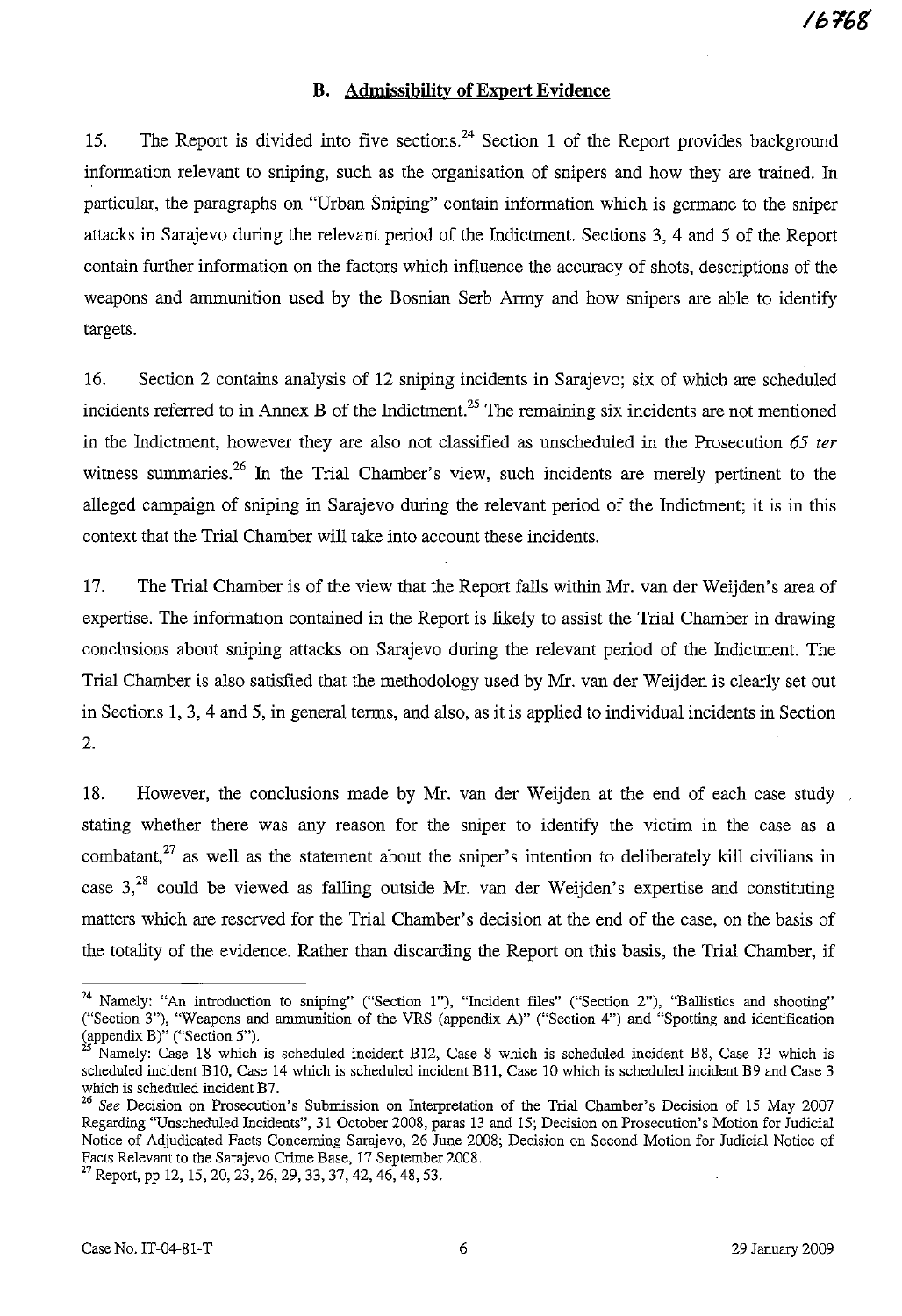ultimately deciding to admit the Report into evidence, will accord appropriate weight to these portions of the Report.

19. The Trial Chamber further notes that expert opinions of Mr. van der Weijden contained in the Report are based on certain information about the particular incidents as provided to him. As a consequence, the weight to be given to the Report will necessarily depend on the accuracy of such information.

20. Finally, considering the submissions made by the Defence and objections raised therein, the Trial Chamber finds it appropriate to call Mr. van der Weijden for cross-examination and therefore defers its decision on admission of the Report until the end of Mr. van der Weijden's testimony.

# **v. DISPOSITION**

21. **FOR THE FOREGOING REASONS** and **PURSUANT TO** Rules 54 and 94 *bis* of the Rules, the Trial Chamber hereby

**GRANTS** the Motion in Part; and

**ORDERS** that PJJ. van der Weijden shall appear before the Chamber as an expert to be examined by the Parties and the Chamber;

**DEFERS** the decision on the admissibility of the Report until the conclusion of Mr. van der Weijden's testimony.

<sup>28</sup> *Ibid.,* p. 52.